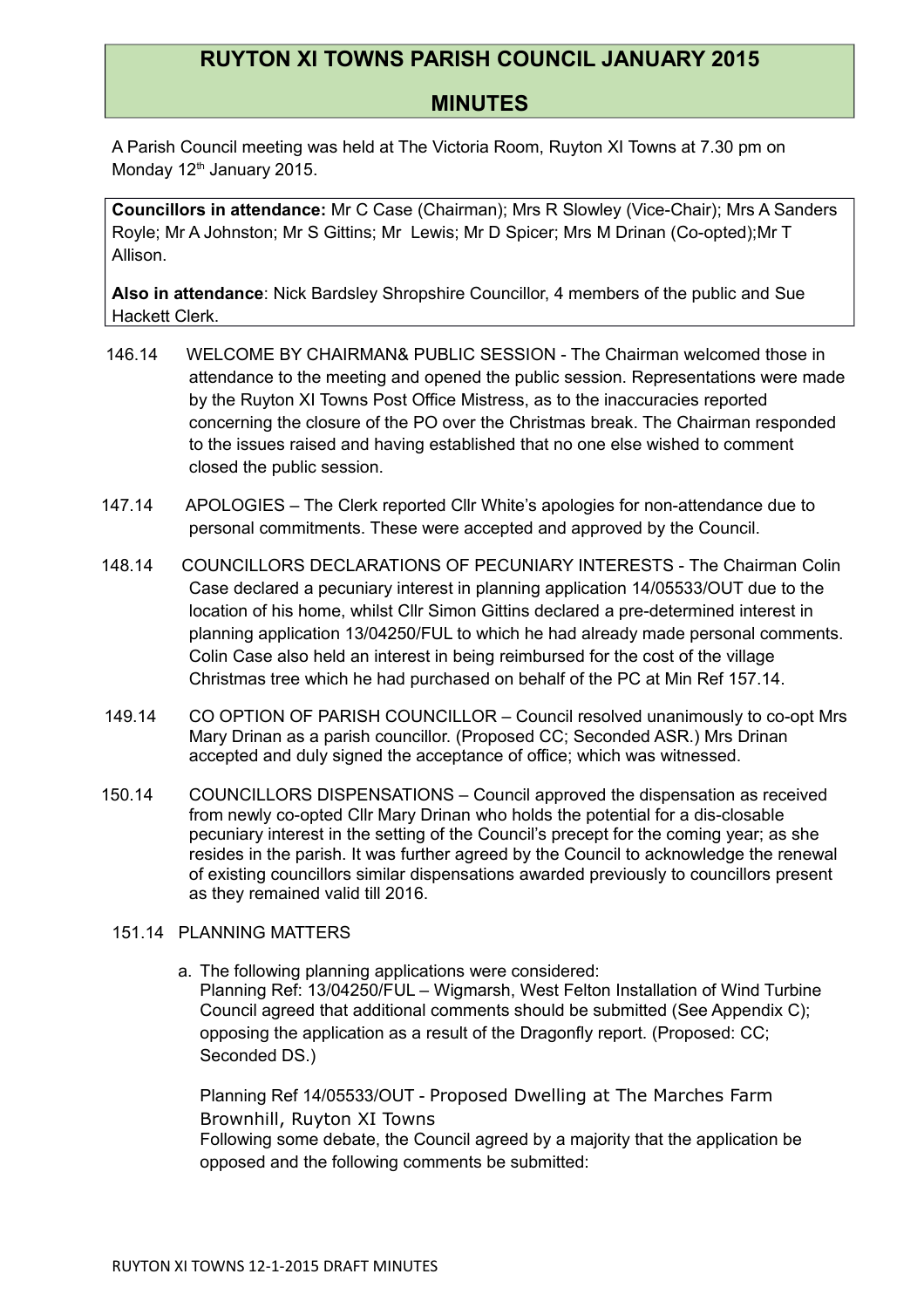In formulating these comments the PC considered the implications of NPPF as well as SC's Local Plan, giving appropriate weight to each.

As SC now has in excess of a 5 year housing supply; its planning policies now carry more weight and as such the proposed development is outside the development boundary depicted in the parish's SAMDev submission (CS4); in open countryside and can therefore not be supported by the Parish Council.

Access to the proposed dwelling was also considered to have poor visibility on to the main road. The PC was also unsure whether the bridal way could lawfully provide third party vehicular access to the proposed dwelling. (Proposed RS; Seconded DS; 4 abstentions.)

- b. Council was informed of recent SC planning decisions, please refer to the Clerk's Report for full details.
- 152.14 SHROPSHIRE COUNCIL Cllr Nick Bardsley agreed to report as items arose during the course of the meeting.
- 153.14 SAFEGUARDING COMMUNITY RESPONSIBILITY– Cllr Spicer provided an update and the Clerk read recent correspondence received from SSCB & Children's Trust. Council agreed that a bulletin from SSCB should be circulated to all parish councils via SALC. Action Clerk to respond and arrange via SALC.
- 154.14 HIGHWAYS & VILLAGE MAINTENANCE ISSUES
	- a. VAS Project in partnership with SC SC Cllr Nick Bardsley agreed to update after meeting on 29/1/15.
	- b. Shotatton Crossroads Clerk reported that correspondence was still awaited.
	- c. Birch Grove Councillors reported that several trees required attention Cllr N Bardsley to escalate.
	- d. Council agreed that oak sampling provided by SC was to be planted on approach to village with assistance from Cllr Simon Gittins. Action Clerk to inform SC.
- 155.14 LOCAL REPORTS: The Clerk read out the local Police report based on incidents reported between 01/11/2014 to 07/01/2015. Cllr Allison as RoW Warden reported that every stile has been cleared, thanks to local farmers. Cllr Slowley reported that neither she nor the Chairman were able to attend the Oswestry area meeting 3/02/2015; and asked that other councillors attend instead.
- 156.14 CLERK'S UPDATE REPORT & COMMUNICATION The Clerk noted the report at Appendix A. It was agreed that it was important for the PC to be represented at the SALC meeting on 9/2/2015. Action councillors to inform Clerk of their intention to attend.
- 157.14 FINANCE
	- a. Payments The Clerk presented suppliers invoices etc; which required authorisation by the Parish Council for payment. It was resolved without dissent that Cllr Lewis and Cllr Slowley be instructed to sign and check the payments as follows: (Proposed RS; Seconded AJ.)
		- Chq 725 Highline Electrics Street light maintenance £596.70;
		- Chq 727 Colin Case £35.00 Reimbursement of cost of village Christmas tree.
		- Chq 726 Post Office Ltd £368.40 Tax due to HMRC third quarter;
		- Chq 728 Ruyton XI Towns PCC £12.00 Room Hire Jan;
		- Chq 729 Scottish Power £245.57; quarter's energy bill for street lighting.
	- b. Cliffe Restricted Fund Request made by Clive Dean regarding finance of work on the Cliffe. It was agreed that a donation of £100 towards bracken spraying was